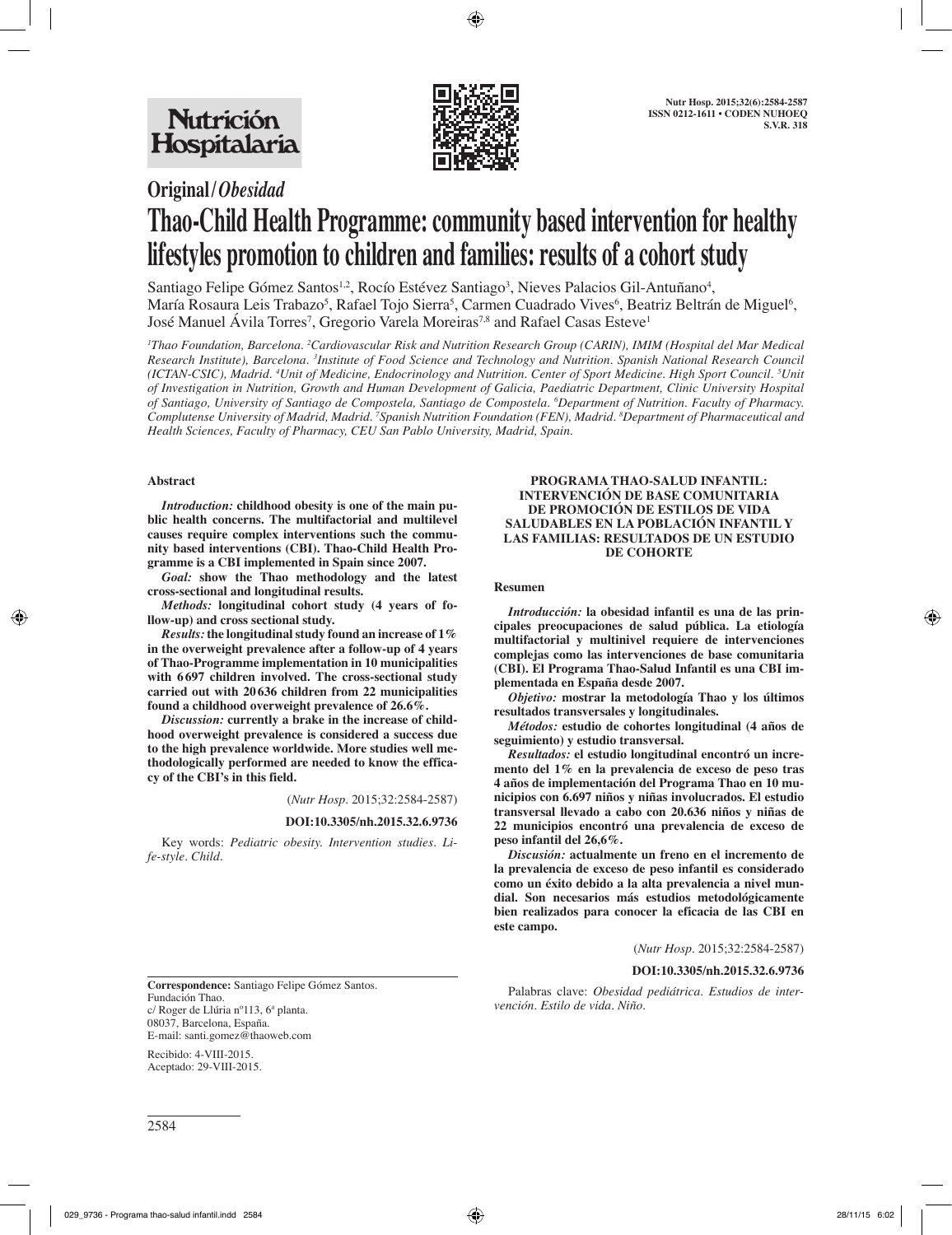# **Introduction**

Over the last 30 years the prevalence of non-communicable diseases has been growing in developed countries, especially concerning the quick growth in children<sup>1</sup>. The World Health Organization (WHO) estimates that in 2020 non-communicable diseases will cause  $75\%$  of the deaths in developed countries<sup>2</sup>.

Childhood obesity constitutes a huge challenge for the world public health services<sup>1,3</sup>, affecting both the quality of life and the life expectancy of the societies<sup>4</sup>. But childhood obesity not only affects developed countries but also developing countries where it is a huge concern together with malnutrition<sup>5</sup>.

In Europe the prevalence of overweight children is nearly at 20%, one third of them suffer from obesity<sup>6</sup>. This is the main reason why the Vienna statement recognises the priority of developing effective interventions throughout the member states of the European region of the WHO<sup>7</sup>.

Childhood obesity has serious short and long term consequences at short and long term8 . In children and adolescents the relation between the BMI and the waist circumference with cardiovascular risk factors has been observed9 . Moreover, overweight children at 8 years old have a high risk of becoming an obese adult, and 75% of children above the 70<sup>th</sup> percentile of BMI at 5 years old will be an overweight adolescent<sup>10</sup>. The maintenance of obesity from childhood to adulthood increases the risk of cardiovascular disease significantly<sup>10</sup>.

The causes of childhood obesity are multifactorial, because it has a confluence of genetic factors, lifestyles and environmental conditions, with the lifestyle being the key factor<sup>11</sup>. Even though more scientific evidence about the causes of obesity are needed<sup>12</sup>.

The effective preventive interventions of healthy lifestyles promotion to children and families are essential for slowing the growth of obesity. Due to the multifactorial and multilevel causes of obesity, a lot of countries are carrying out community based interventions (CBI). These kind of complex interventions have demonstrated encouraging results but the evidence level is still moderate<sup>13</sup>.

The evidence of the efficacy of the CBI in Europe for promoting healthy lifestyles in children and families is limited<sup>13</sup>. In France, from 1992 to 2004, the Fleurbaix Laventie Ville Santé study (FLVS) was performed, in 2 intervention towns (Fleurbaix and Laventie) and 2 control towns (Boris-Grenier and Violaines). The cross-sectional successive analysis shows a significant decrease in the prevalence of childhood obesity in the intervention towns $14$ .

The FLVS study in 2004 motivated the EPODE (Ensemble Prévenons l'Obesité des Enfants) programme creation in France. The cross sectional analysis carried out from 2004 to 2008 also demonstrated a reduction in childhood obesity in the involved towns (Summerbell *et al.*, 2009). The EPODE methodology is being expanded to several countries all around the world through the EPODE International Network (EIN) and is highlighting the importance of the involvement of all the local key stakeholders, especially politicians, for the expected results to be achieved<sup>15</sup>.

Thao-Child Health Programme began in Spain in 2007 based on the FLVS study and the EPODE methodology. Is a CBI and the main objective is healthy lifestyle promotion to children from 0 to 12 years old and their families. In this sense promote a balanced, varied and pleasant diet, a regular physical activity, the adequate sleep duration and the determinant psychological and social factors.

In Spain the Thao Programme is aligned with the philosophy and the objectives of the NAOS strategy (Nutrition, Physical Activity and Obesity prevention Strategy), launched in 2005 by the Spanish Agency of Consumption, Food Security and Nutrition (AE-COSAN) of the Health, Social Services and Equality Ministry.

Thao Programme is implemented through the municipalities with the leadership of politicians, the coordination of a technician from the city council (Thao local coordinator) and the involvement of a multidisciplinary team (Thao local team) formed by local key stakeholders such as professional from different departments of the city council (health, education, sports, social services, libraries etc.), health care centers, sports centers, food markets and educators.

The Thao Foundation assume the central coordination of the intervention based on three areas: health promotion actions, evaluation and communication. Also coordinates the municipalities and institutional networks. The Thao Foundation is constitued by a multidisciplinary team which develop the health promotion materials and actions, the initial and periodical (each year) training of the local Thao coordinators and teams, and the permanent support to the municipalities. Also leader the anual evaluation and the common communication and media visibility. All the strategy is validated by a experts committe.

In 2007 five municipalities started the Thao Programme implementation in children from 3 to 12 years old and their families. Nowadays the Programme also purpose activities focused in children from newborns to 3 years old and it's being implemented in 70 municipalities reaching 150.000 children.

# **Goals**

This paper has the main goal of present the methodology of the Thao Programme and the study that shows the overweight and obesity prevalence evolution after 4 years of implementation in 10 municipalities. Morover this paper present the results of the last cross-sectional study carried out along the 2013-2014 scholar course in 14 Thao municipalities.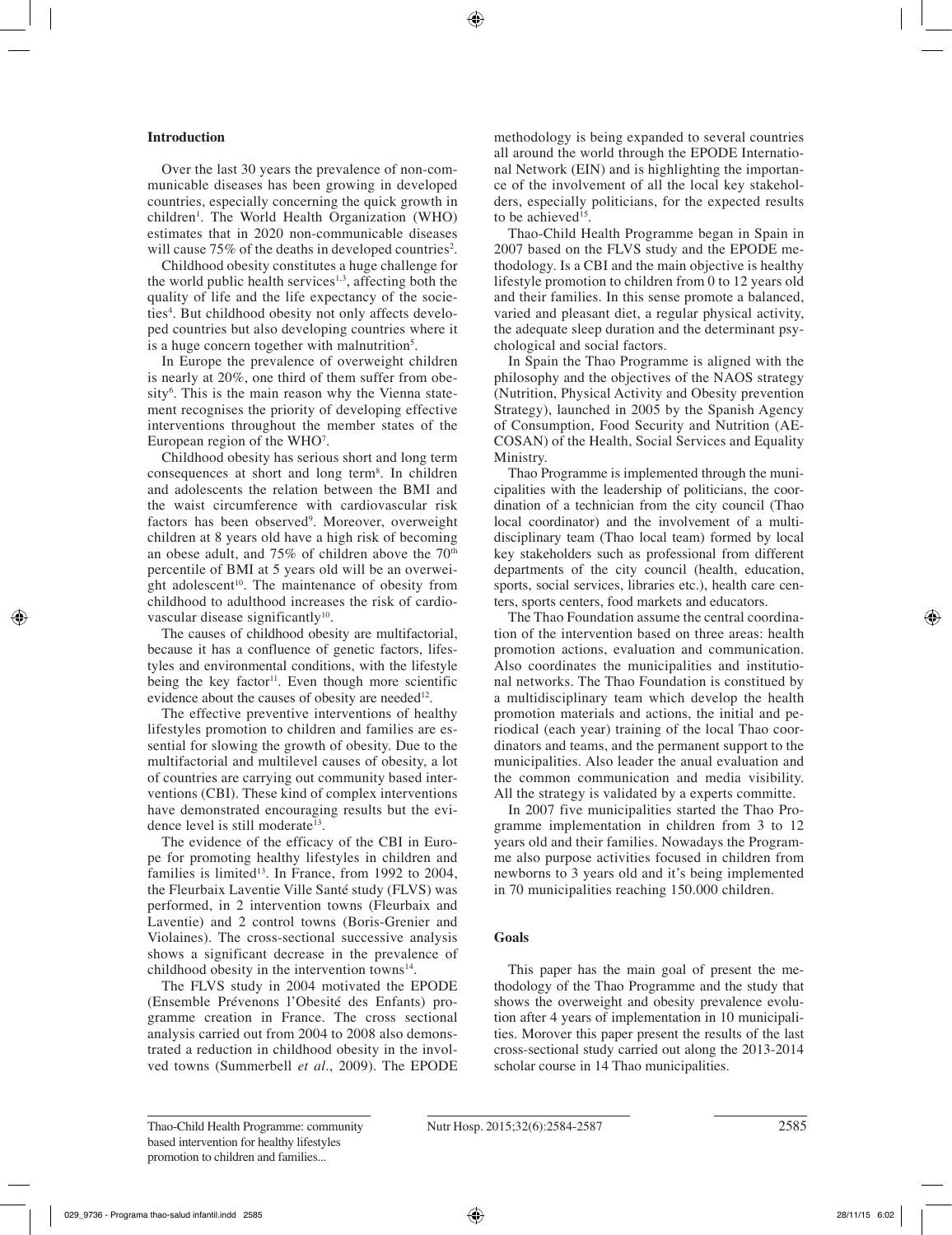## **Methods**

## *Design*

Longitudinal cohort study for the overweight and obesity prevalence evolution, 4 years of follow-up.

Cross-sectional study for the overweight and obesity prevalence the 2013-2014 scholar course.

#### *Study population*

For the longitudinal cohort study have participated the children aged the 1st year from 3 to 7 years old and 4th year from 7 to 12 years old from the following 10 municipalities: Aranjuez, Villanueva de la Cañada, Castelldefels, Sant Carles de la Ràpita, Montgat, Balaguer, Monzón, Utrillas, Alcázar de San Juan and San Juan de Aznalfarache. It has been a convenience sampling determined by the commitment of the schools in each municipality and the agreement of each family. The final sample size is 6.697 children.

For the cross-sectional study the sample size is 20.636 children also determined by the commitment of schools and the agreement of families. Children from the following 14 municipalities of 6 authonomous spanish communities: Alcázar de San Juan, Alcobendas, Aranjuez, Villanueva de la Cañada, Badalona, Balaguer, Martorell, Montgat, Santa Bárbara, Tremp, Monzón, Utrillas, Palencia and San Juan de Aznalfarache.

#### *Statistical analysis*

Weight status has been estimated by the BMI following the IOTF tables<sup>16</sup>.

The analysis it has been performed with the software SPSS v.19.

# *Procedures*

The anthopometric measurements was carried out in the schools by a trained team coordinated by the local Thao coordinator in each municipality.

### *Ethics*

Informed consent from families was necessary to be included in the study. Confidenciality was ensured following the currently Spanish laws. During the measurements the local Thao team toke care about privacy of each children. The study protocol was approved by the ethical committee.

# **Results**

After 4 years of Thao Programme implementation the overweight and obesity prevalence increse a 1%, being 0,9% the increasing of the overweight and 0,1% the obesity. Specifically the prevalence of overweight  $(19,7\%)$  and obesity  $(7,6\%)$  on the 1st year was 27,3% and on the 4th year was 28,3% (20,6% overweight and 7,7% obesity) (see figure 1).

The last cross-sectional study carried out along the 2013-2014 scholar year, with 20636 children involved, show us a prevalence of 19,9% of overweight and 6,7% of obesity being a total of 26,6%. The stratified results by age group (see Table I) show a total prevalence of overweight of 19,6% (14,2% overweight and 5,4% obesity) in the range from 3 to 5 years old  $(n=5762)$ , in the range from 6 to 9 years old  $(n=8828)$  of 29% (20,7% overweight and 8,3% obesity) and a 29,8% (24% overweight and 5,8% obesity) in the range from 10 to 12 years old ( $n=5096$ ). The stratified results by sex (see figure 2) show a prevalence of total overweight of 27,8% (20,7% overweight and 7,1% obesity) in girls (n=10074) and a  $25.5\%$  (19,1% overweight and 6,4% obesity) in boys.

#### **Discussion**

In this paper has been shown the currently cross-sectional data of overweight and obesity prevalence in children from municipalities which are implementing the Thao-Child Health Programme. Also has been shown the longitudinal data of overweight and obesity prevalence evolution after 4 years of Thao Programme implementation.

The overweight and obesity prevalence found in the Thao municipalities are similar in comparison with other representative studies carried out at Spanish national level<sup>17,18</sup>. It is a worrying prevalence because the consequence will be an increasing of morbidity and mortality in the following decades due to the overwei-



*Fig. 1.—Overweight and obesity prevalence evolution at 10 Thao municipalities after 4 years of Thao-Child Health Programme Implementation.*